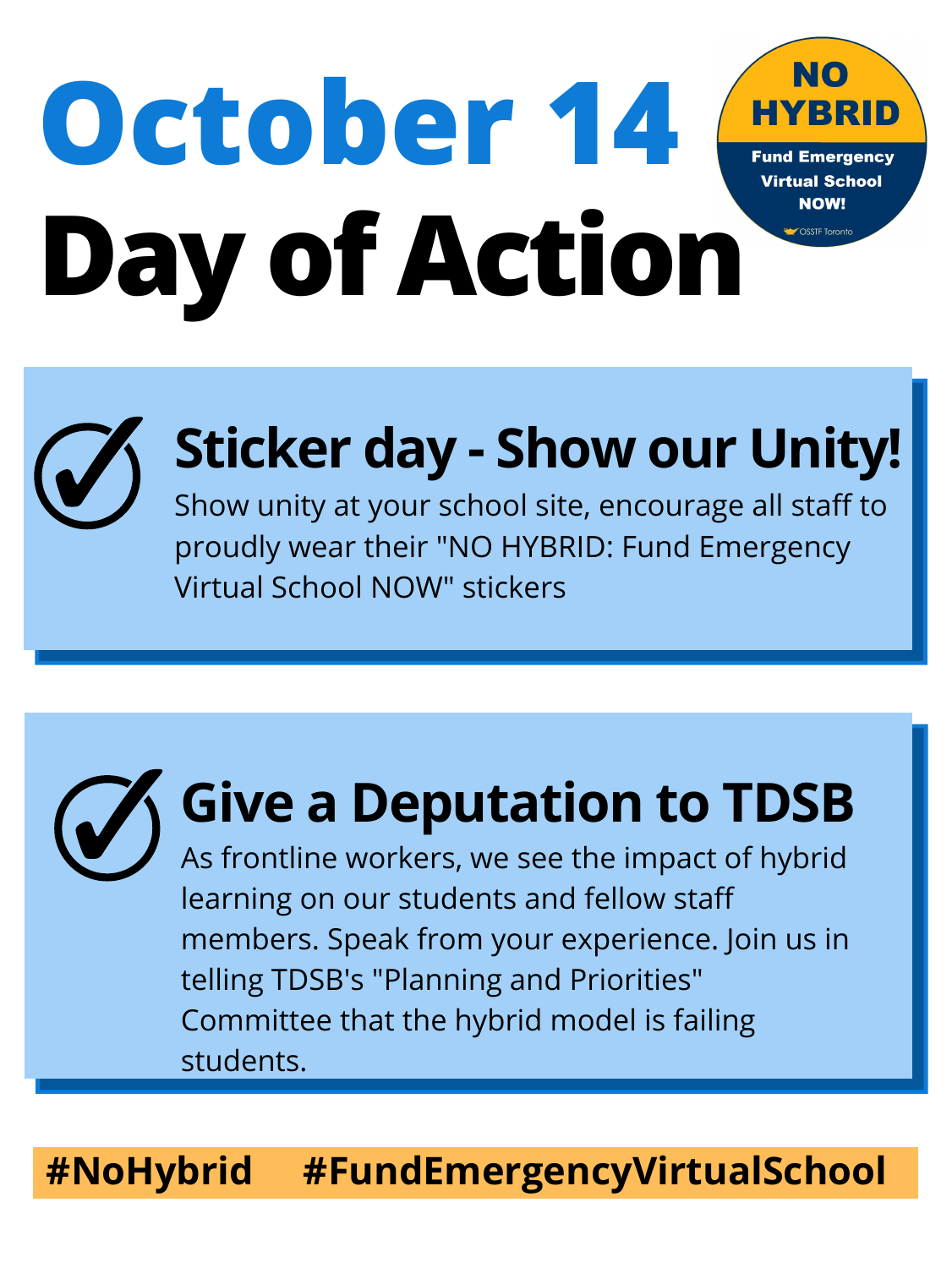# **Sticker Day October 14 How to make it work at your school site**



**Fund Emergency Virtual School NOW!** 

CSSTF Toronto



### **Talk it up!**

Before the day, talk to other staff about the issues, and why it matters to show our unity on October 14th

#### **Pass out stickers to all staff**



Consider having members at each entrance distributing stickers on the morning of Oct. 14. Missing stickers? Speak to your Branch President or reach out to your Executive Officer



# **Let us know how it went**

We'll be sending out a short follow up survey. Let us know how it went, what you think we should do next, and how we can keep organizing better, together.

#### **#NoHybrid #FundEmergencyVirtualSchool**